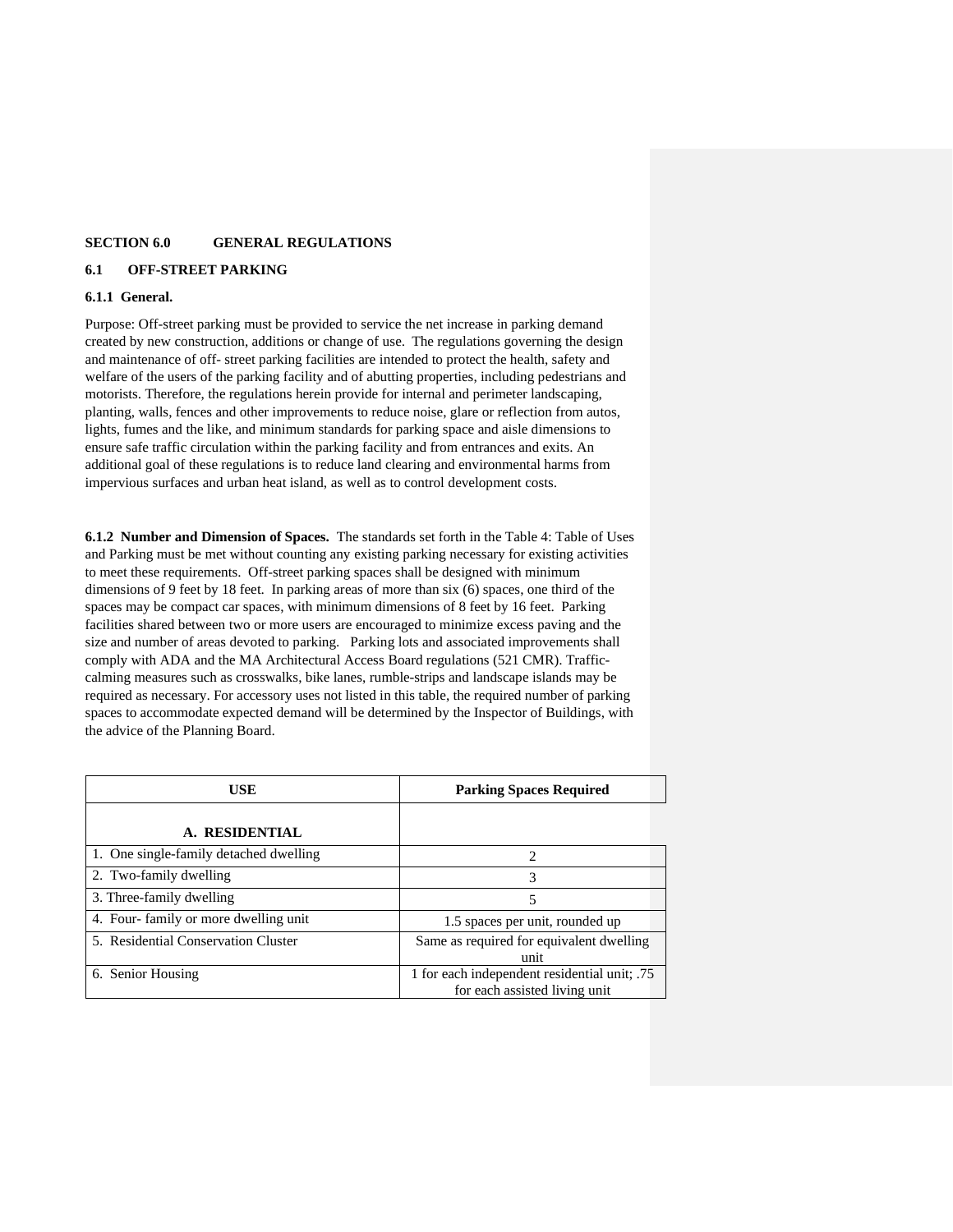| <b>B. COMMUNITY FACILITIES</b>                                                                                                                                                                                                               |                                                                                                                                                                                                                        |
|----------------------------------------------------------------------------------------------------------------------------------------------------------------------------------------------------------------------------------------------|------------------------------------------------------------------------------------------------------------------------------------------------------------------------------------------------------------------------|
| 1. Use of land or structures for religious purposes                                                                                                                                                                                          | 1 space per every three seats and/or each 60<br>inches of permanent bench seating, or,<br>where no fixed bench seats are used, one<br>space per each four persons maximum<br>occupancy                                 |
| 2. Use of land or structures for educational<br>purposes or by a religious sect or denomination, or<br>by a nonprofit educational corporation                                                                                                | 1 space for each staff person, plus one space<br>per each five persons of rated capacity in<br>the largest auditorium, plus one space for<br>each student vehicle which can be expected<br>at any time on the premises |
| 3. Child Care Center/School Aged Child Care<br>Program                                                                                                                                                                                       | 1 space per 10 children maximum rated<br>capacity, plus one space per employee on<br>largest shift                                                                                                                     |
| 4. Municipal parks, playgrounds, senior center,<br>offices, fire and police stations, municipal<br>recreational uses, municipal wells, water storage and<br>processing, sewage lift stations, and related building<br>and parking facilities | Spaces required for each component of the<br>mixed use                                                                                                                                                                 |
| 5. Municipal yards and related facilities                                                                                                                                                                                                    | Spaces required for each component of the<br>mixed use                                                                                                                                                                 |
| 6. Charitable or philanthropic use; Hospital                                                                                                                                                                                                 | 1 space for each three persons of rated<br>capacity                                                                                                                                                                    |
| 7. Community or private club, not conducted for<br>profit                                                                                                                                                                                    | 1 space for each three persons of rated<br>capacity                                                                                                                                                                    |
| <b>C. AGRICULTURAL</b>                                                                                                                                                                                                                       |                                                                                                                                                                                                                        |
| 1. Greenhouse and nursery uses on parcels less than<br>five acres or two qualified acres                                                                                                                                                     | 1 space per 150 sq. ft. of gross sales or<br>service floor area                                                                                                                                                        |
| <b>D. COMMERCIAL</b>                                                                                                                                                                                                                         |                                                                                                                                                                                                                        |
| 1. Adult Entertainment Uses                                                                                                                                                                                                                  | 1 space for each three persons of rated<br>capacity                                                                                                                                                                    |
| 2. Business or professional office; bank or financial<br>institution                                                                                                                                                                         | 1 space per 300 sq. ft. of gross floor area                                                                                                                                                                            |
| 3. Medical office building with not more than one<br>doctor's office                                                                                                                                                                         | 1 space per 300 sq. ft. of gross floor area                                                                                                                                                                            |
| 4. Medical office building                                                                                                                                                                                                                   | 1 space per 300 sq. ft. of gross floor area                                                                                                                                                                            |
| 5. General retail uses                                                                                                                                                                                                                       | 1 space per 150 sq. ft. of gross sales or<br>service floor area                                                                                                                                                        |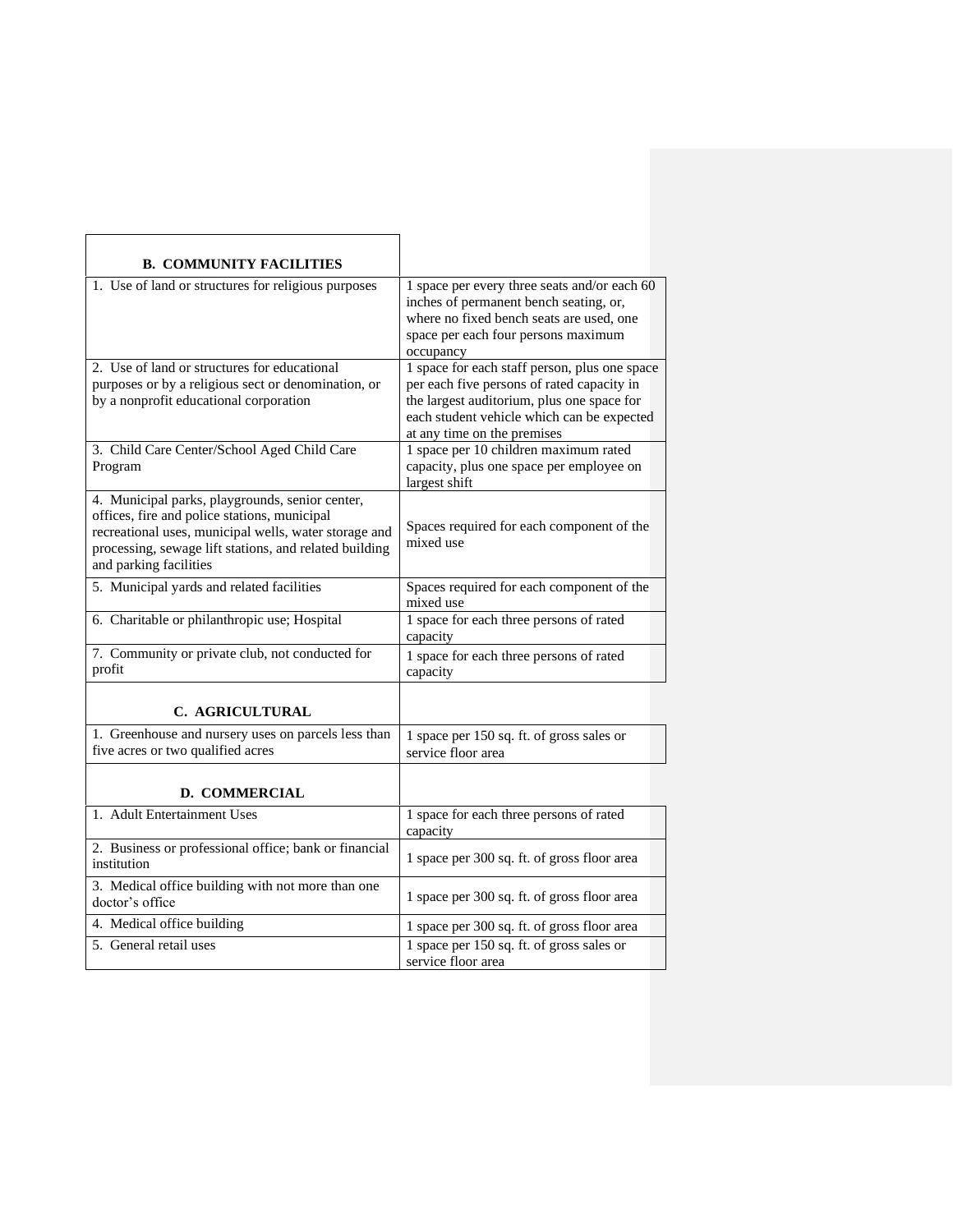| 6. Personal or general service establishment                                                          | 1 space per 150 sq. ft. of gross sales or<br>service floor area                                                                                      |
|-------------------------------------------------------------------------------------------------------|------------------------------------------------------------------------------------------------------------------------------------------------------|
| 7. Restaurant                                                                                         | 1 space for each four persons of rated<br>capacity                                                                                                   |
| 8. Fast-food restaurant                                                                               | 1 space for each four persons of rated<br>capacity                                                                                                   |
| 9. Motor Vehicle Light Service Station                                                                | 1 space per 100 square feet of area in<br>service bays                                                                                               |
| 10. Repair or body shop for motor vehicles                                                            | 1 space for each three persons of rated<br>capacity                                                                                                  |
| 11. Motor vehicle or boat sales and service                                                           | 1 space per each three employees on duty<br>during normal work period, plus 1 space per<br>each company car or truck                                 |
| 12. Printing and publishing establishment                                                             | 1 space per each three employees on duty<br>during normal work period, plus 1 space per<br>each company car or truck                                 |
| 13. Indoor recreational club or facility operated for<br>profit                                       | 1 space for each three persons of rated<br>capacity                                                                                                  |
| 14. Outdoor recreational club or facility operated<br>for profit                                      | 1 space for each three persons of rated<br>capacity                                                                                                  |
| 15. Veterinary office or clinic                                                                       | 1 space per 300 sq. ft. of gross floor area                                                                                                          |
| 16. Yacht storage, construction, and service and<br>related uses                                      | 1 space per each three employees on duty<br>during normal work period, plus 1 space per<br>each company car or truck                                 |
| 17. Fish and shellfish landing, storage, and handling<br>(but not a fish processing or similar plant) | 1 space per each three employees on duty<br>during normal work period, plus 1 space per<br>each company car or truck                                 |
| 18. Large-scale ground-mounted solar photovoltaic<br>installation (See Section 7.1)                   | Parking spaces adequate to accommodate<br>all normal demand as determined by the<br>Inspector of Buildings, with the advice of<br>the Planning Board |
| 19. Marijuana Business                                                                                | Parking spaces adequate to accommodate<br>all normal demand as determined by the<br>Inspector of Buildings, with the advice of<br>the Planning Board |
| <b>E. ACCESSORY USES</b>                                                                              |                                                                                                                                                      |
| 1. Up to four-boarders in a single-family dwelling                                                    | N/A                                                                                                                                                  |
| 2. Garaging or maintaining of more than 4<br>automobiles when accessory to a dwelling                 | 1 for each vehicle                                                                                                                                   |
| 3. Accessory Dwelling Unit                                                                            | 1                                                                                                                                                    |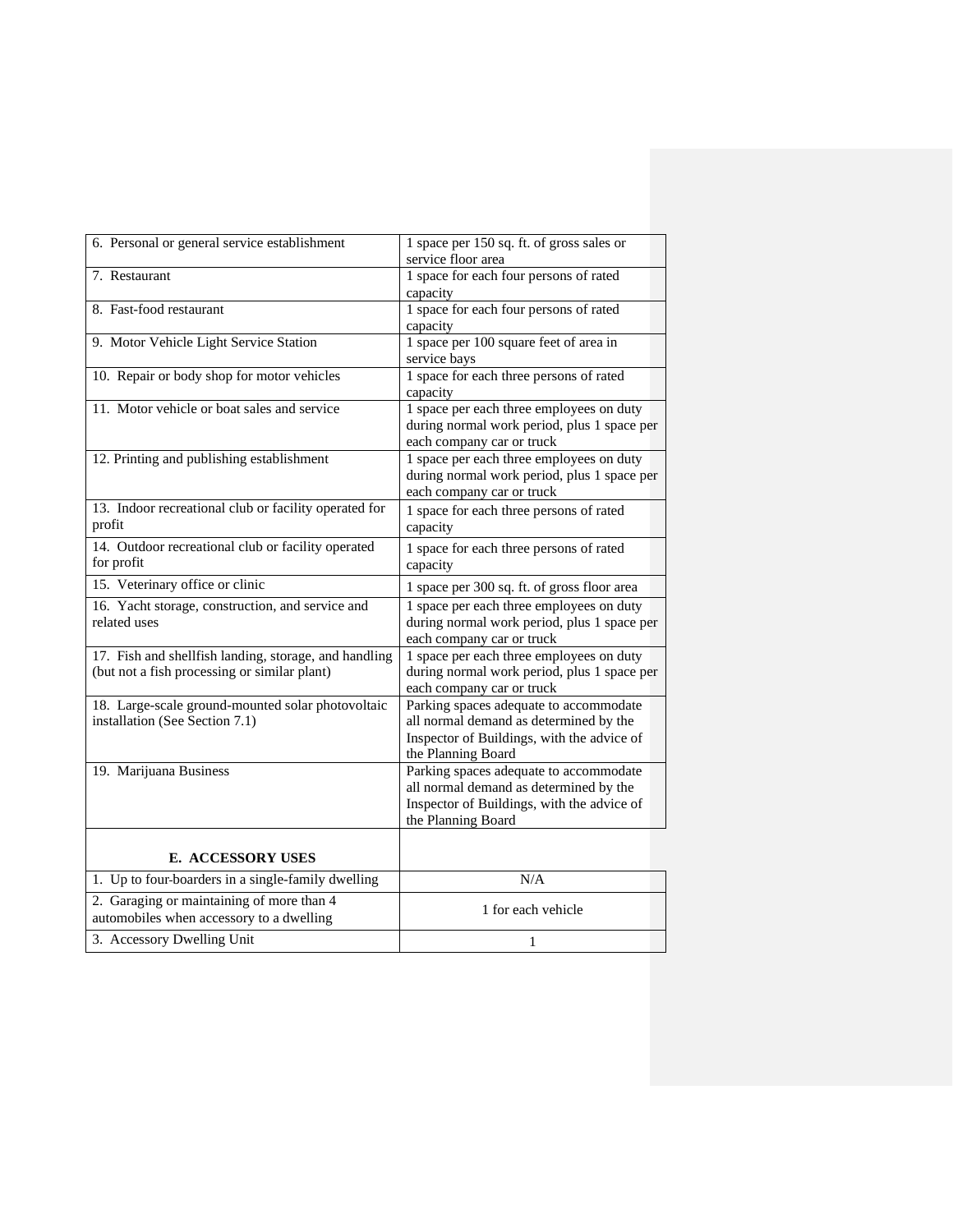| 4. Family day care home, large | 1 space per 10 children maximum rated    |
|--------------------------------|------------------------------------------|
|                                | capacity, plus one space per employee on |
|                                | largest shift                            |
| 5. Family day care home, small | 1 space per 10 children maximum rated    |
|                                | capacity, plus one space per employee on |
|                                | largest shift                            |
| 6. Adult social day care       | 1 space per 10 persons maximum rated     |
|                                | capacity, plus one space per employee on |
|                                | largest shift                            |

**6.1.2 Number of Spaces.** The standards set forth in the Table 4: Table of Uses and Parking must be met without counting any existing parking necessary for existing activities to meet these requirements. Off-street parking spaces shall be designed with minimum dimensions of 9 feet by 18 feet. In parking areas of more than six (6) spaces, one third of the spaces may be compact car spaces, with minimum dimensions of 8 feet by 16 feet.

**6.1.3 Location.** Required parking shall be either on the same premises as the activity it serves, or located within 300 feet of the building entrance on a separate parcel, not separated by a street having right-of-way width of 60 feet or more, and in a zoning district allowing the activity it serves. Parking is allowed in any driveway serving a single-family or two-family residence, subject to the requirements of this Section.

**6.1.4 Backing.** -Parking areas for commercial buildings or multi-family properties shall be designed and located so that their use does not involve vehicles backing onto a public way or way utilized for public access.

**6.1.5 Setbacks.** Parking is allowed within the driveway for residential uses. No parking area shall be located in the front yard or within (5') feet of any property line. Parking in any other location may be authorized only by Special Permit from the Planning Board. Any waivers of setback requirements shall be limited to only those situations where the applicant needs a reduction in setback to meet the parking requirements for the proposed use.

**6.1.6 Parking Area Plantings.** Landscape treatment around the perimeter and interior of the parking lot is required and shall be used to break up large expanses of pavement and manage excess heat (heat island effect) and stormwater. Parking areas containing (5) or more parking spaces shall have at least one (1) tree per every five (5) parking spaces, such trees to be located either within the lot or within ten (10') feet of it. Such trees shall be at least two (2") inches trunk diameter, with not less than forty (40) square feet of unpaved soil per tree, in landscape islands with no dimension less than four (4') feet in width. For any parking area having twenty (20) or more spaces, at least five (5%) percent of the interior area shall include landscaping, including trees in landscape islands of at least the dimensions of one parking space with no more than 10 contiguous parking spaces between each island. Trees shall be so located as to provide visual relief and sun and wind interruption within the parking area, shade for pedestrian circulation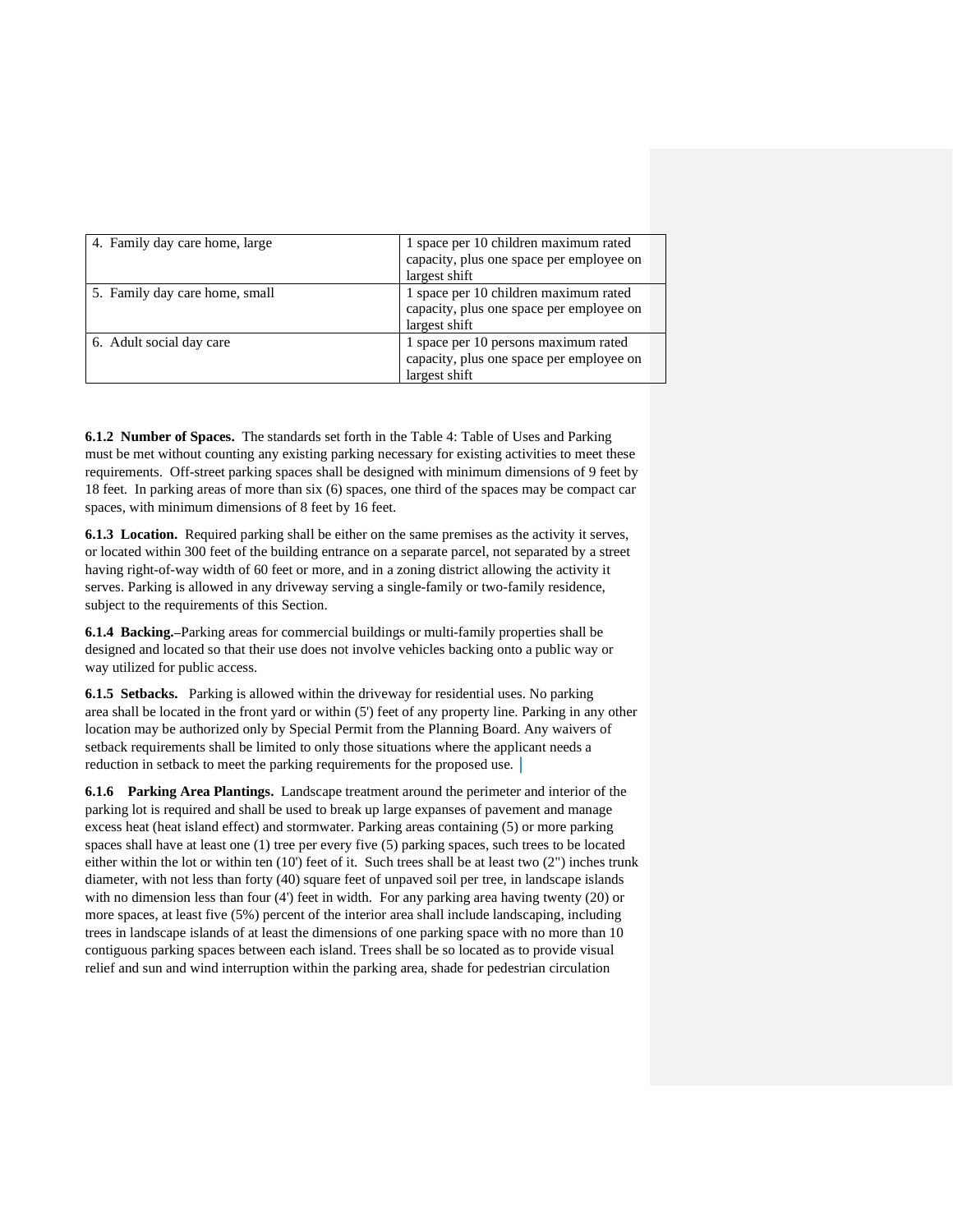routes, and to assure safe patterns of internal circulation. Trees shall be protected by curbs, bollards, or other barriers sufficient to prevent damage.

6.1.7 Short-Term Bicycle Parking. To encourage alternative and sustainable modes of transit, adequate parking for bicycles shall be provided for all commercial and multi-family developments and shall be located in a publicly accessible space near pedestrian entrances to the uses they are intended to serve. Short-Term Bicycle Parking shall be intended primarily to serve visitors making trips of up to a few hours to a particular use; however, it may serve other bicycle users as needed**.**

6.1.8 Special Permit. The Special Permit Granting Authority, or, if there is none, the Planning Board, may grant a special permit to waive any parking or loading requirement, when such waiver shall result in better design and cause no detriment to the neighborhood

## **6.2 SIGNS**

**6.2.1 General.** Advertising and other signs shall be permitted elsewhere in this bylaw. Signs shall also be subject to the applicable provisions of the General By-Laws of the Town of Manchester-by-the-Sea.

**6.2.2 Flashing, Animated, and Illuminated Signs.** No flashing, animated, or internally illuminated signs shall be permitted in any district. No illuminated sign of any kind shall be permitted in a Residence District.

**6.2.3 Real Estate Signs.** A real estate sign not over 6 square feet in area advertising for sale or rent the property on which it is placed is permitted in any district.

**6.2.4 General and Limited Commercial Districts.** In the General District and Limited Commercial District, the following signs are permitted:

1. One firm name sign for each firm or enterprise located in a building, no larger than 5 feet by 20 feet, attached to or flush to the building.

2. One non-illuminated announcement sign no larger than 3 feet by 3 feet, at the entrance or gates of a building.

3. One non-illuminated sign for each firm or enterprise located in a building, no larger than 2 feet by 6 feet, located at least 50 feet from any street.

4. In the General District, in addition to the signs permitted by this Section, one or more signs for advertising a business conducted on the premises is permitted, not projecting above the building on the premises and no larger than one square foot for each linear foot of frontage up to a maximum of 100 square feet.

**6.2.5 Special Permit.** The Special Permit Granting Authority, or, if there is none, the Planning Board, may grant a special permit to waive any signage requirement, when such waiver shall result in better design and cause no detriment to the neighborhood.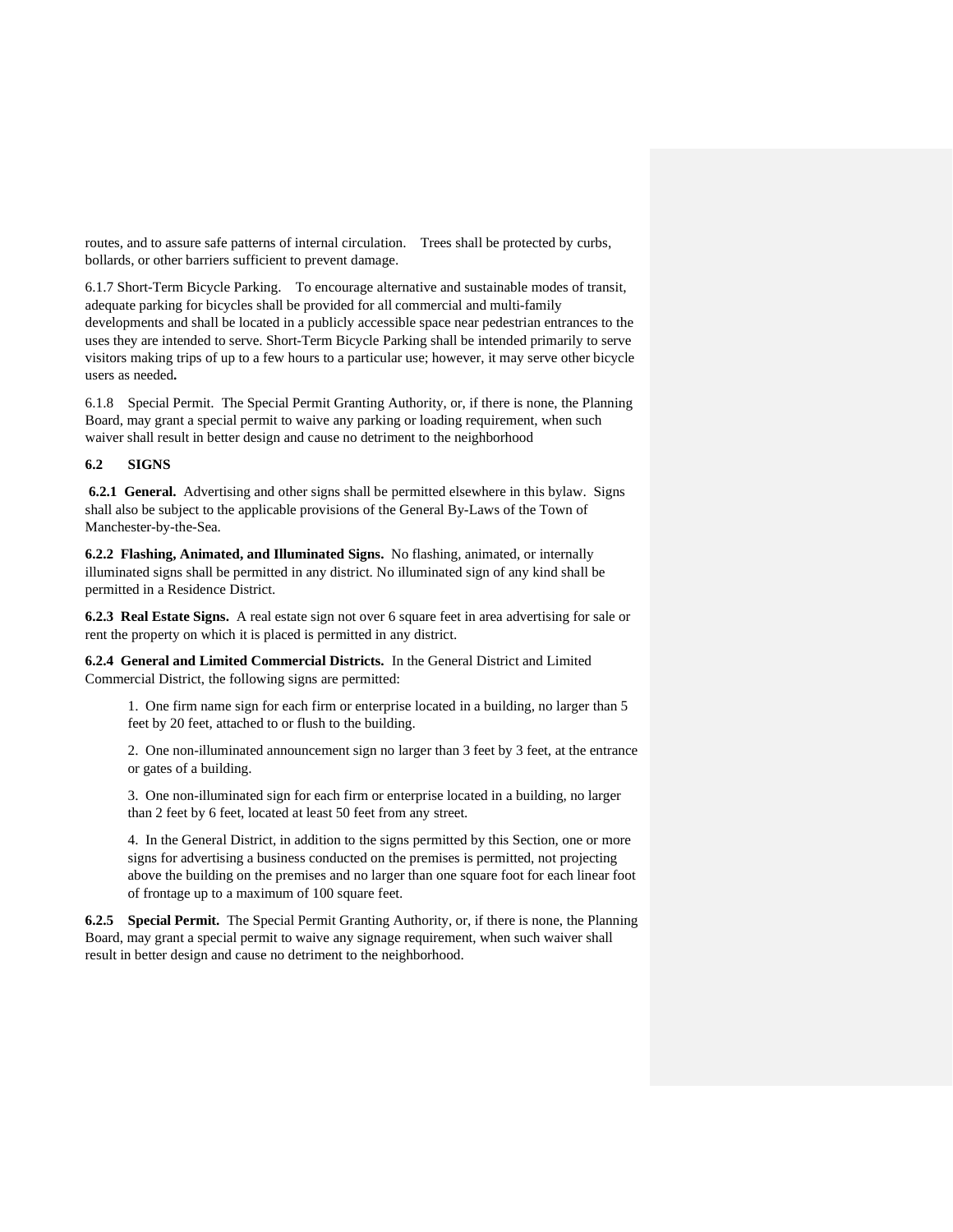# **6.3 PERFORMANCE STANDARDS FOR SPECIAL PERMITS AND SITE PLAN REVIEW**

**6.3.1 Purpose**. The following Performance Standards are adopted in order to control the size, scale, and impacts of non-residential and multi-family developments that require a special permit and/or site plan review. A special permit under this Section shall be granted only if the Planning Board or SPGA finds that it is in conformance with this Section generally and with Criteria, Procedure, and Conditions in Sections 12.5 and 12.6 of this By-law.

**6.3.2 Procedures, Rules and Regulations.** In addition to the procedures and requirements detailed in Sections 12.5 and 12.6 of this Bylaw, applicants for special permits or site plan approval shall comply with these Performance Standards. The Planning Board or SPGA may waive any of these procedures or requirements for single-family residences or for multi-family properties of six units or less.

## **6.3.3 General Standards**

*A. Lighting.* The proposed development shall not produce lighting so as to unreasonably interfere with the use and enjoyment of property within the Town.

*B. Noise.* The proposed development shall not unreasonably interfere with the reasonable use and enjoyment of property within the Town as a result of the generation of noise

*C. Topographical Standards and Clearing.*The proposed development will not unnecessarily alter the general topography and drainage, will minimize disturbance to natural habitat and ecosystems, and will provide natural buffers along property lines. The standards described in Section 6.4 shall apply to all applications for Special Permit or Site Plan Review.

*D. Site Development Standards.* To the extent feasible the proposed development shall be located to preserve and enhance the natural features of the site,

*E. Pedestrian and Vehicular Access; Traffic Management, Parking.* The proposed development shall be designed to maintain safety for pedestrians, bicyclists, and motor vehicle occupants.

*F. Aesthetics.* The location, size and design, building materials, and operating characteristics of the proposed development shall be compatible with abutting properties, with natural and built environment in the area and the surrounding neighborhood.

*G. Landscaping, Walls, and Fences.* The proposed development shall provide landscape amenities that contribute to human and environmental health, while providing adequate plantings and screening to mitigate the view of unsightly components of the development

*H. Utilities; Security; Emergency Systems.* The proposed development shall be adequately served by public or private utilities, security systems, and emergency systems.

**Commented [SC4]:** Deleted escrow reference here to move to Section 12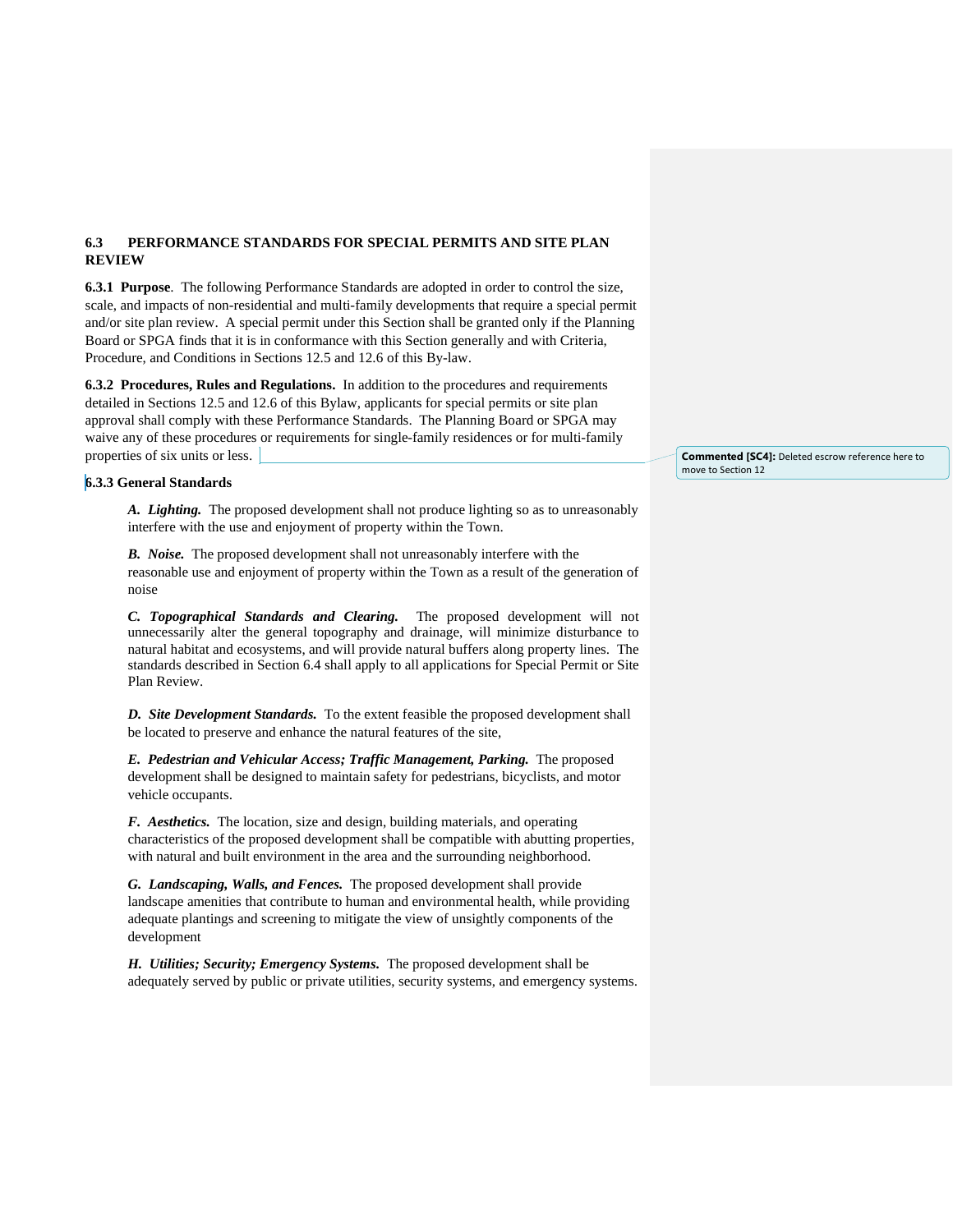*I. Fiscal Impact.* The proposed development shall maintain a positive net fiscal position and social benefit to the Town for the long term

**6.3.4 Outdoor Lighting Standards**. Lighting practices and systems shall (i) reduce light pollution, light trespass and glare in order to preserve and enhance the natural, scenic, and aesthetic qualities of the Town; (ii) conserve energy and decrease lighting cost without decreasing night time safety, security, and productivity; and (iii) preserve the night sky as a natural resource to enhance nighttime enjoyment of property within the Town. The proposed development shall not produce lighting that causes negative impacts such as light trespass, glare, light pollution, or energy waste, in order to protect from intrusion of unwanted light and to preserve and enhance the natural, scenic, and aesthetic qualities of the Town. Glare is not allowed, including within property boundaries. Glare is light that enters the eye directly from light fixtures or indirectly from reflective surfaces that causes visual discomfort or reduced visibility. Lighting practices and systems shall (i) provide sufficient lighting for public safety, (ii) mitigate light trespass, and glare for abutters and the public at large; (iii) conserve energy; and (iv) prevent light pollution and preserve the night sky as a natural resource in order to reduce negative impacts on wildlife and to protect views of the night sky.

1. Shielding. All outdoor light fixtures shall be shielded so as to meet the goals of this Section.

2. Light Trespass. All light fixtures shall be located, aimed, and shielded so as to minimize light pollution and light trespass across property boundaries including any buffer zones or setbacks. Lighting shall comply with International Dark Sky Standards.

3. Light Intensity, Color, and Efficiency. Lighting shall be designed to provide the minimum intensity needed at any particular time with a 0.5-foot candle average maintained. Color temperature shall not exceed 3,500 Kelvin. Lighting shall be LED or approved current technology to minimize energy use.

4. Illuminated Surfaces. Area lighting shall be reduced or eliminated outside business hours. The Planning Board or SPGA may require that parking areas be equipped to support shut-off for specific periods of time or unused areas to reduce lighting trespass.

5. Flickering and Flashing Lights. No flickering or flashing lights shall be permitted. Processes such as arc welding, which create light flashes shall be confined within buildings or shielded to prevent either direct glare or flashing.

6. Searchlights. The operation of laser shows or searchlights for advertising is prohibited.

7. Indoor Lighting. Indoor light sources will not be projected outside in a manner to defeat the intent of this Section.

8. Outdoor Signs. Outdoor light fixtures used to illuminate an outdoor sign shall be mounted on top of the sign structure or otherwise restricted to prevent up-light and light trespass. Internally illuminated signage is prohibited.

9. Height of Fixtures.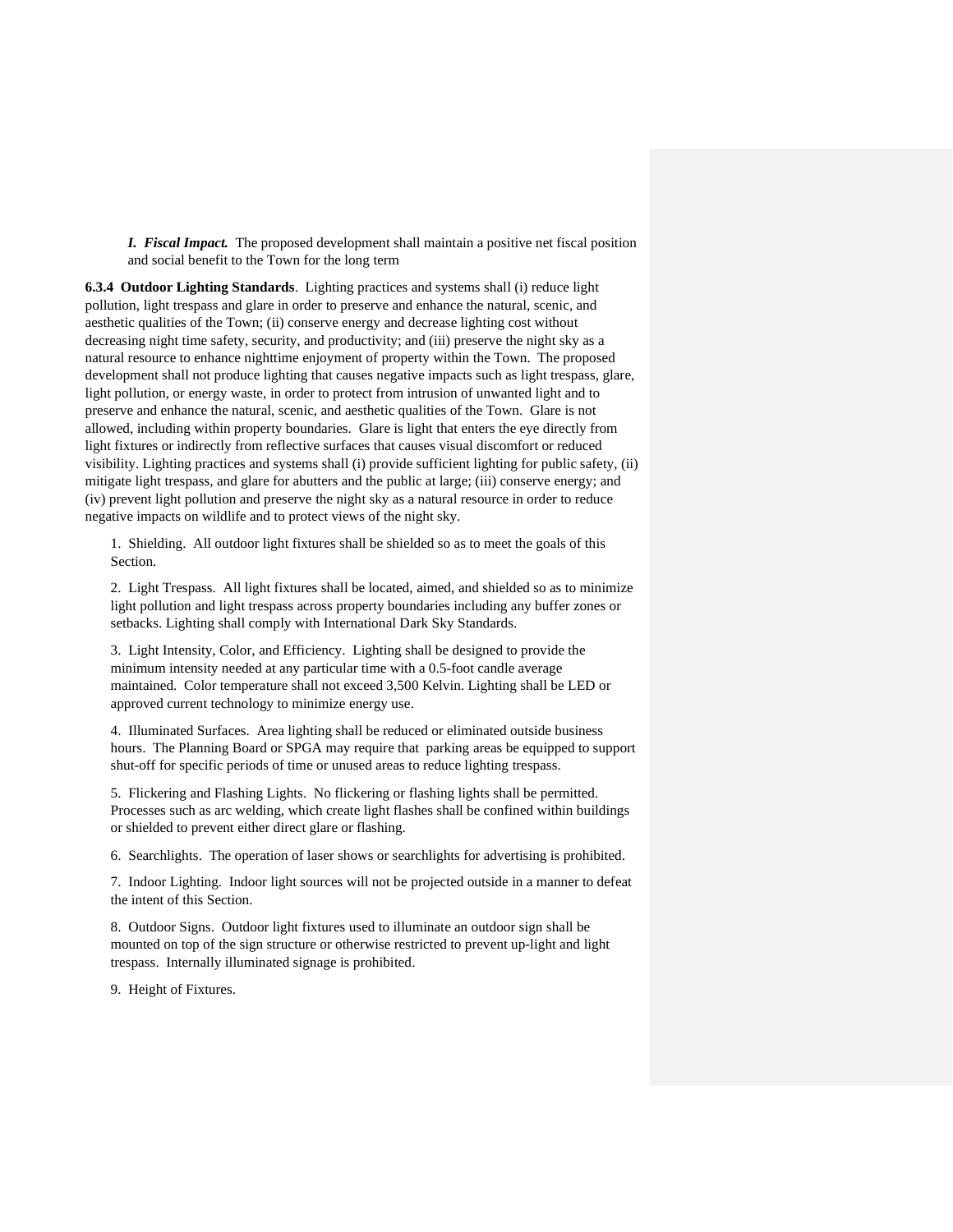a. Wall-Mounted Fixtures attached to a building for area lighting shall be mounted no higher than twelve (12) feet above grade;

b. Pole-mounted exterior lighting fixture types shall be mounted no higher than fourteen (14) feet above grade for pedestrian walkway lighting and twenty (20) feet above grade for parking lot lighting.

10. Hours of Operation. Except as may be deemed appropriate for site safety or security, all external lighting, including lighting accessory to authorized signs, shall be extinguished one half hour after the facility is closed for the business day. Such lighting may be timed to resume one half hour prior to the arrival of the first employee on the premises. Motion activated lights are encouraged for security purposes.

11. Exemptions

a. Lighting within public ways for the purpose of illuminating public ways.

b. Lighting for outdoor recreational athletic facilities, with proper controls to minimize glare and light trespass, and automatic shutoff no later than 11:00 pm.

c. Lighting in swimming pools and other water features. d. Lighting for public monuments, public art and statuary, flagpoles, or historic buildings at the discretion of the Planning Board or SPGA.

**6.3.5 Noise Standards**. The proposed development shall not unreasonably interfere with the reasonable use and enjoyment of property within the Town as a result of the generation of noise. Practices and systems shall (i) reduce noise pollution in order to preserve and enhance the natural and aesthetic qualities of the Town; (ii) preserve property values; and (iii) preserve neighborhood character. The proposed development shall meet all Town, State, and Federal noise regulations as certified by a professional acoustical engineer if the Building Inspector deems such certification necessary.

1. Limitation. No person or entity shall operate or cause to be operated any source of sound in a manner that creates a sound level of 10 dBA above ambient, as set forth in 310 CMR 7.10, measured at the property boundary of the receiving land use.

2. Hours of Operation. As a condition of any special permit or site plan approval, the SPGA or Planning Board may prohibit or regulate the following circumstances regarding hours of operation.

a. The loading, unloading, opening, closing or other handling of boxes, crates, containers, building materials, garbage cans, or other objects or materials for sale or storage or use in a manner that causes a condition of noise pollution at any time but most specifically between the hours of 6:00 P.M. and 8:00 AM. across a real property boundary in any district established under this Bylaw.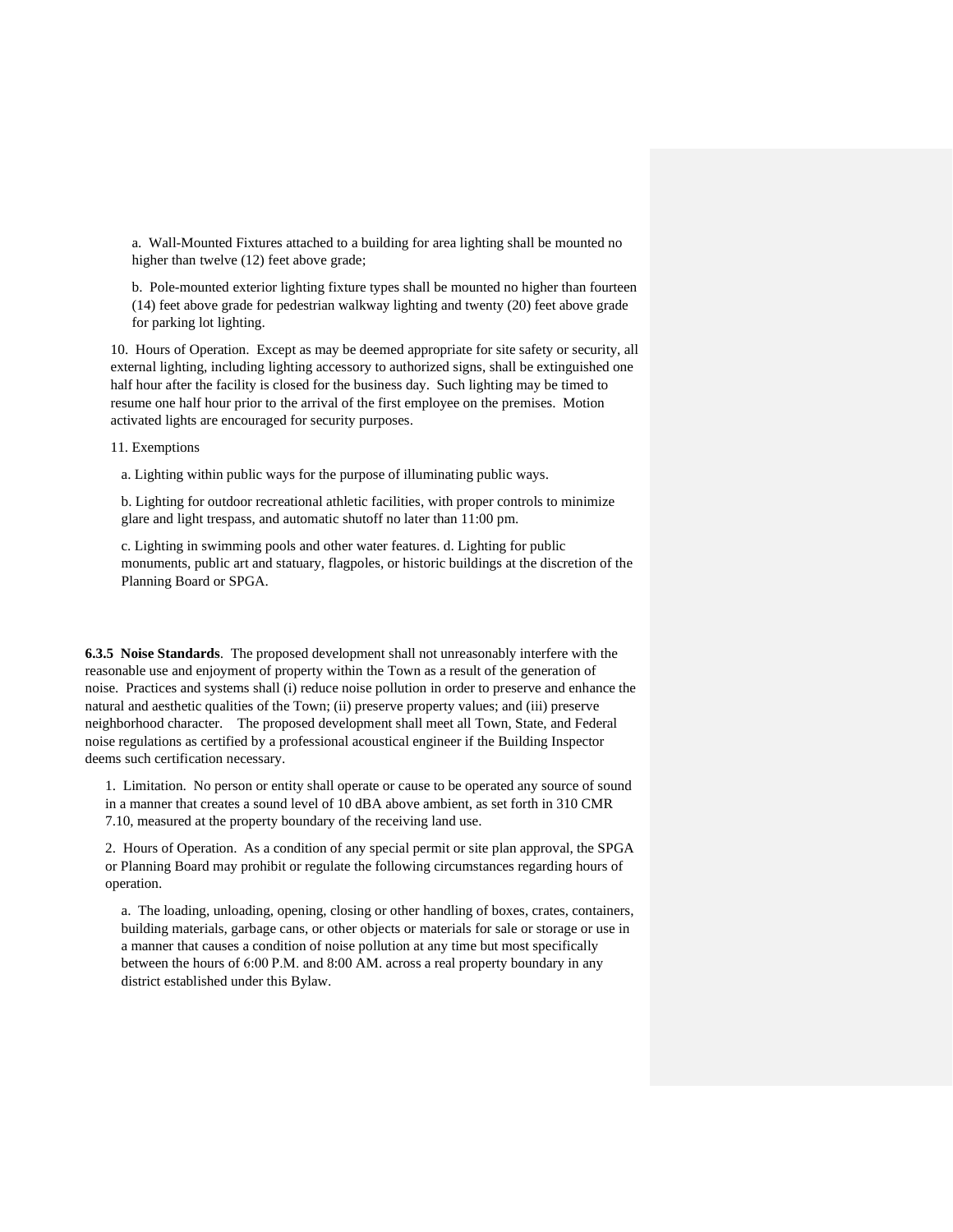b. Operating or permitting the operation of tools or equipment used in construction, drilling or demolition work between the hours of 6:00 P.M. and 8:00 A.M. on weekdays or Saturday or at any time on Sundays or Holidays so that the sound creates a condition of noise pollution across a real property boundary.

c. The operation of construction devices between the hours 8:00 A.M. and 6:00 P.M. including such items as compressors, jackhammers, bulldozers, cranes, etc., in a manner that causes a condition of noise pollution that could be avoided by the application of best available technology, which might include mufflers where commercially available.

## **6.3.6 Topographical Changes and Clearing**

The standards described in Section 6.4 shall apply to all applications for Special Permit or Site Plan Review.

**6.3.7 Site Development Standards.** To the maximum extent feasible, the proposed development shall be located and designed to preserve and enhance the natural features and topography of the site, to avoid disturbances to existing healthy mature vegetation and environmentally sensitive areas, to maintain or mimic natural hydrologic conditions, to minimize adverse impacts of development on adjoining properties and the general public, to minimize the alteration of the natural features of the site, to adhere to the principles of resiliency and sustainability and to preserve and enhance scenic points, historic buildings and places and similar community assets which add value and attractiveness to the development and the Town.

1. Land Disturbance. Site/building design shall preserve natural topography outside of the development footprint to reduce unnecessary land disturbance and to preserve natural drainage on the site.

2. Replication. Cleared vegetation and alteration of topography shall be replicated with native woodland vegetation planted in disturbed areas as needed to enhance or restore wildlife habitat and pre-development site characteristics.

3. Clearing for Utility Trenching. Clearing for utility trenching shall be limited to the minimum area necessary to maneuver a backhoe or other construction equipment. Roots should be cut cleanly rather than pulled or ripped out during utility trenching. Tunneling for utilities installation should be utilized wherever feasible to protect root systems of trees.

4. Site Design:

a. Placement of buildings, structures, or parking facilities shall not detract from the site's scenic qualities and shall blend with the natural landscape.

b. Building sites shall be directed away from the crest of hills, and foundations shall be constructed to take advantage of the natural terrain.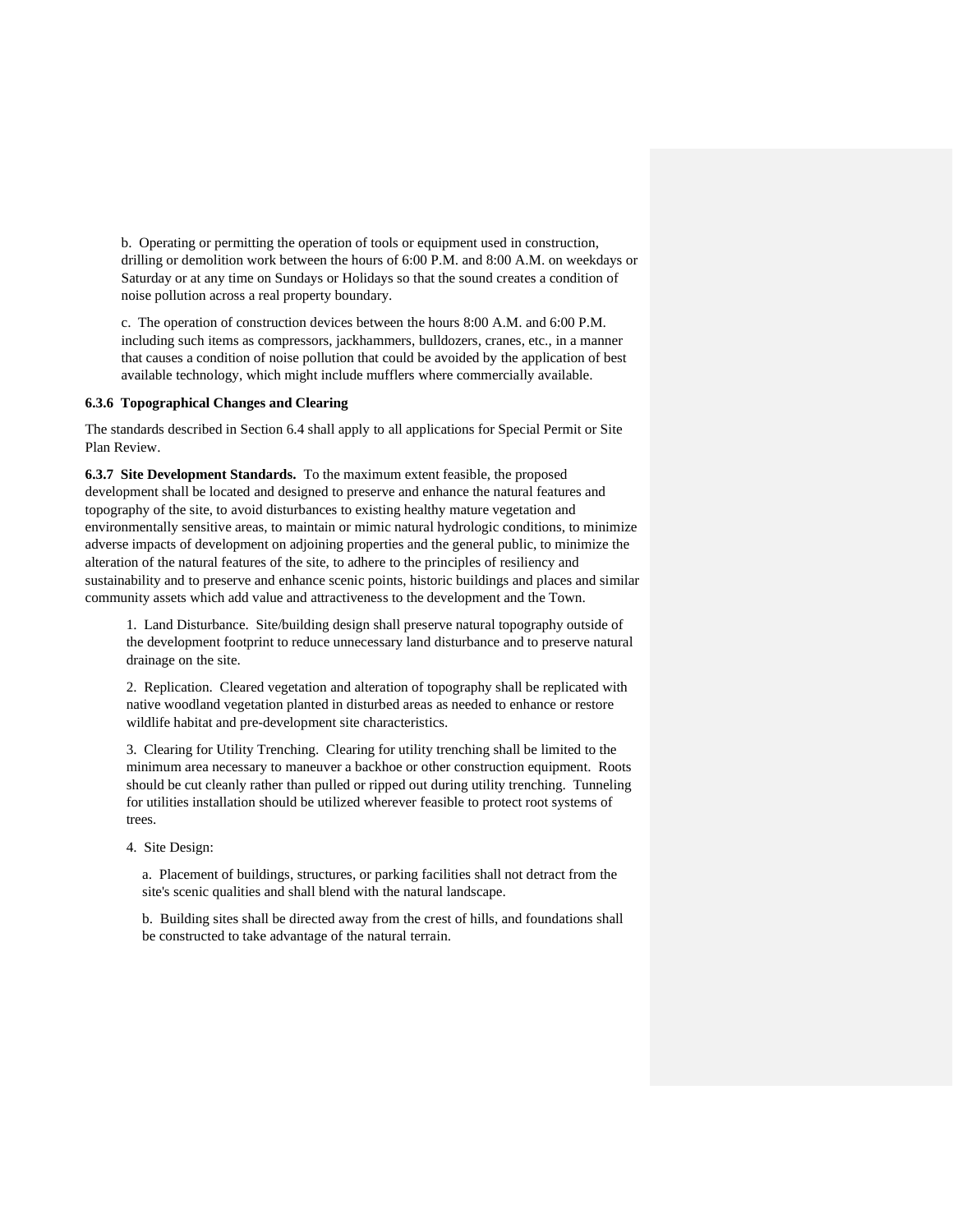c. Sites shall be designed in such a way as to prevent impacts to rare and endangered species and protect wildlife habitat on a site, and to maintain contiguous forested areas.

d. Site design shall be guided by energy conservation and sustainability principles.

5. Archeological or Historical Resources. The SPGA or Planning Board may require applicants to submit the proposed development plan to the Town's Historical Commission and/or the Massachusetts Historical Commission for review and comment regarding possible archaeological or historical resources on the site.

6. Preservation of Existing Vegetation. Priority shall be given to the preservation of existing stands of trees, trees at site perimeter, contiguous vegetation with adjacent sites (particularly existing sites protected through conservation restrictions), and specimen trees. Understory vegetation beneath the dripline of preserved trees shall be retained in an undisturbed state. During clearing and/or construction activities, all vegetation to be retained shall be surrounded by temporary protective fencing or other measures located a minimum of 12" outside of the dripline before any clearing or grading occurs, and maintained until all construction work is completed and the site is cleaned up. Barriers shall be large enough to encompass the essential zone of all vegetation to be protected. All vegetation within the protective fencing shall be retained in an undisturbed state. No staging or stockpiling of construction materials or activities shall occur in tree root protection zones. All work within the root zone of existing trees to be preserved shall be caried out under the direction and supervision of a Certified Arborist.

7. Revegetation. Proper revegetation techniques shall be employed during construction using native plant species, proper seed bed preparation, fertilizer and mulching to protect germinating plants. Revegetation shall occur on cleared sites within seven (7) calendar days of final grading and shall occur during the planting season appropriate to the selected plant species.

8. Limit of Clearing. Development envelopes for structures, driveways, wastewater disposal, lawn areas and utility work shall be designated to limit clearing and grading. In order to minimize the clearing and grading on a site associated with construction activities such as parking of construction vehicles, offices/trailers, stockpiling of equipment/materials, such activities may be limited to areas already planned for permanent structures. Topsoil shall not be stockpiled in areas of protected trees, wetlands, and/or their vegetated buffers.

9. Finished Grade. Finished grades should preserve, match, or blend with the natural contours and undulations of the land to the greatest extent possible. Finished grade shall be no higher than the trunk flare(s) of trees to be retained.

10. Topsoil. A minimum of 18" inches of topsoil shall be placed on all disturbed surfaces which are proposed to be planted with trees or other woody plant material. A minimum of 6" of topsoil shall be placed in lawn or grass areas.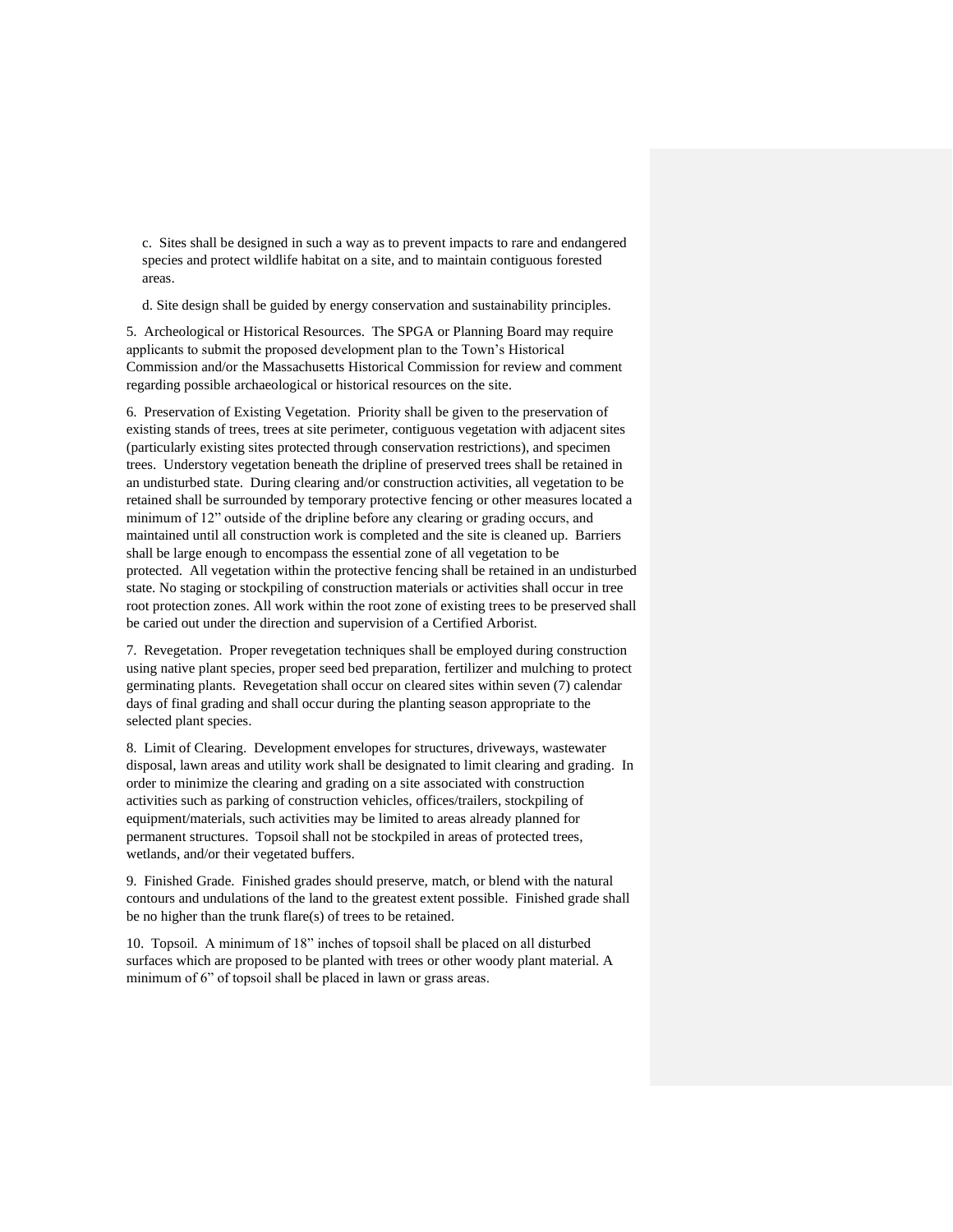11. Irrigation. The Planning Board or SPGA may require that water for the purpose of irrigation shall be provided by an onsite well, after consultation with the Water Department.

12. Phasing of Development. The Planning Board or SPGA may limit the extent of a site exposed at any one time through phasing of construction operations. Effective sequencing shall occur within the boundaries of natural drainage areas.

**6.3.8 Pedestrian and Vehicular Access; Traffic Management Standards**. The proposed development and/or redevelopment shall be designed with a forecast for the next five years from the time of application to (i) minimize hazards to public health and safety as a result of traffic; (ii) provide safe access and circulation on the site for expected vehicles, bicyclists, pedestrians, and emergency vehicles; (iii) provide off-site traffic mitigation, where required, to offset the impact of the development; (iv) reduce the traffic impacts of the proposed development on the area and the Town by incorporating traffic management devices; and (v) minimize the impact on scenic roads, historic districts, natural resources, and community character. The development shall not degrade safety for pedestrians, bicyclists, motor vehicle occupants, or property.

> 1. Access. To the extent feasible, access to nonresidential uses and structures shall be provided via one of the following: (i) Access via a common driveway serving adjacent lots or premises; (ii) Access via an existing side street; (iii) Access via a cul-de-sac or loop road shared by adjacent lots or premises. Access via roadways abutting residential districts shall be avoided where possible. Access and egress to a development with frontage on more than one street shall be in a manner that causes the least impact to the surrounding neighborhoods as determined by the Planning Board or SPGA.

> 2. Driveways. Each development shall be served by an adequate driveway. The Planning Board or SPGA may, in certain circumstances, allow additional driveways as a condition of approval where the access is shared or the project has frontage on two separate streets. All driveways shall be designed to afford adequate sight distance to pedestrians, bicyclists, and motorists exiting to public ways. Improvements may be required on the public way for vehicular turning movements in or out of the site and safe pedestrian access to adjoining sidewalks, paths, walking trails or bikeways.

> 3. Curb Cuts. Curb cuts shall be limited to the minimum width for safe entering and exiting as determined by the Planning Board in consultation with Town public safety departments. The location of driveway openings in relation to traffic and to adjacent streets shall provide for the convenience and safety of vehicular and pedestrian movement within the site. The number of curb cuts on state and local roads shall be minimized.

4. Interior Circulation. The proposed development shall assure safe interior circulation within its site by separating pedestrian, bikeways, and vehicular traffic.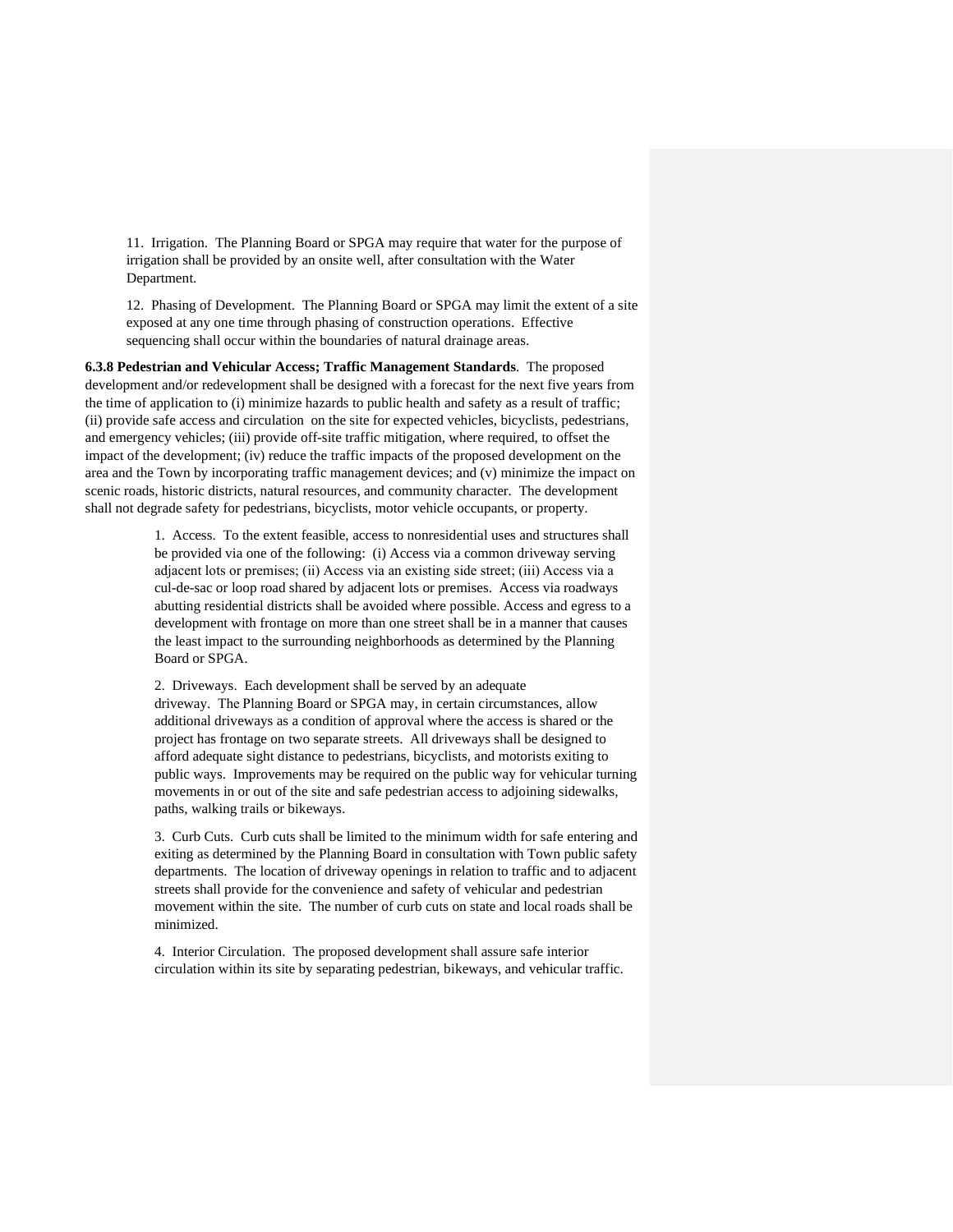5. Transportation Plan Approval. The proposed development shall be subject to Transportation Plan approval by the Planning Board or SPGA. The Transportation Plan shall consist of the following information:

a. A plan showing the proposed parking, loading, and traffic circulation within the site; access and egress points; and other features related to traffic generated by the proposed use.

b. A traffic study, prepared by a qualified traffic engineer licensed by the Commonwealth of Massachusetts, detailing the excepted traffic impacts. For proposed development in excess of 25,000 gross square feet, the required traffic study shall substantially conform to the Institute of Transportation Engineers "Traffic Access and Impact Studies for Site Development: A Recommended Practice," latest edition (TIAS). The SPGA shall approve the geographic scope and content of the TIAS. In addition, the applicant shall submit a Transportation Demand Management (TDM) plan tailored to the specific uses and the geographic location of the site.

c. Proposed mitigation measures, if any, such as left-turn lanes, roadway widening, signage, signalization of intersections.

d. For proposed development in excess of 25,000 square feet of gross floor area, the applicant shall submit a Traffic Management Component (TMC) as part of the Transportation Plan. The TMC shall provide information on the number of expected person trips to and from the site, broken down by various travel modes (e.g., single occupancy vehicle, carpool, walk, bicycle, commuter rail, shuttle bus, etc.). The TMC may also incorporate one or more of the following techniques to reduce the number of single occupancy vehicle trips by employees coming to and departing from the proposed use:

(1) Establishment of or contribution to a Traffic Management Association (TMA) within the region, which shall provide shuffle services for employees and other services as may be appropriate;

(2) Employee carpools or vanpools sponsored by the employer or the TMA;

(3) Subsidized commuter rail passes, provided by the employer, and sold on the site or offered through payroll deduction;

(4) Monetary incentives to employees who do not use a parking space;

(5) On-site shower facilities and/or bicycle racks for employees who do not drive to work;

(6) Other techniques as may be deemed appropriate by the SPGA or Planning Board or its traffic consultant.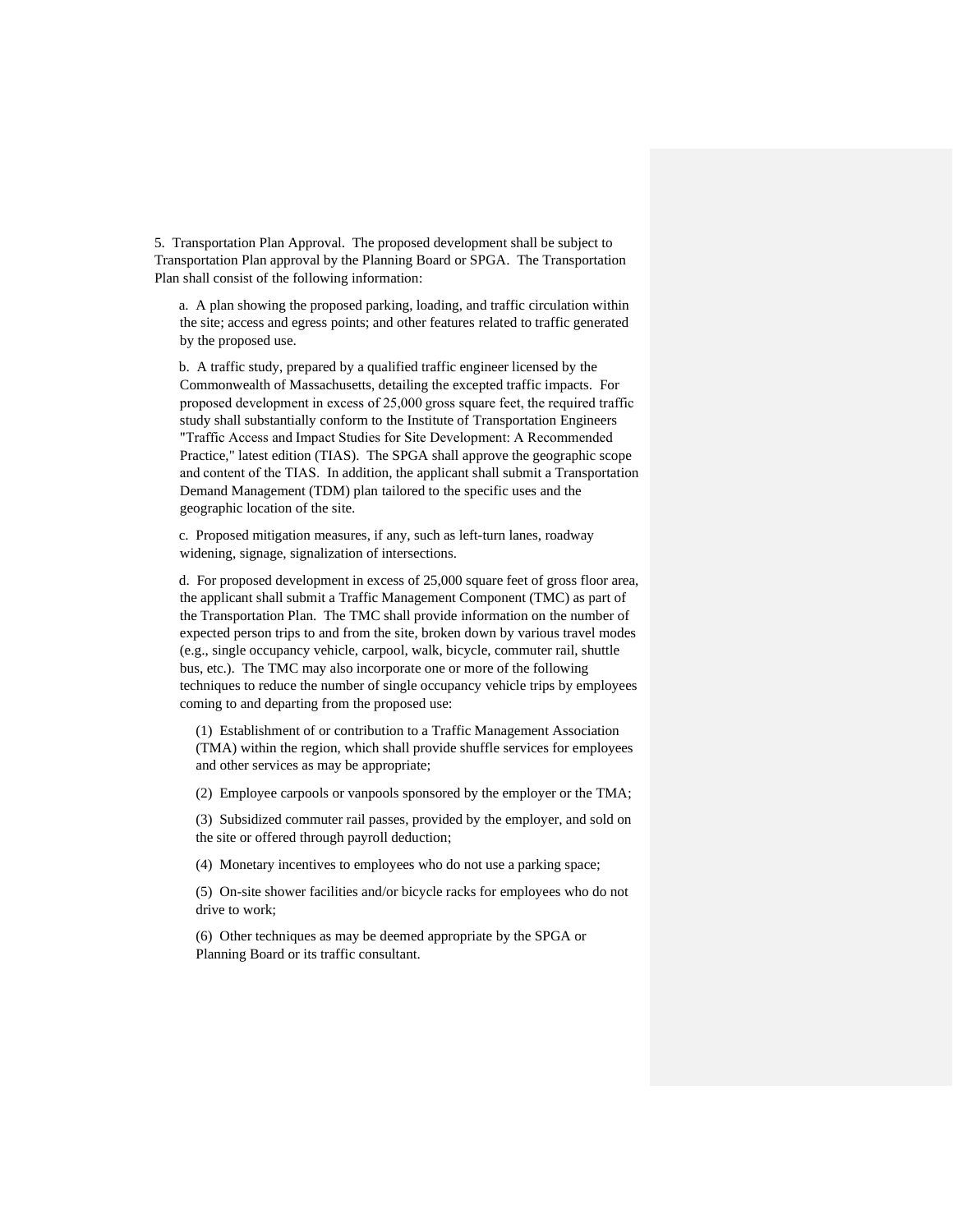6. Reduction in Parking. In consideration of the applicant providing one or more of the above measures to reduce vehicular traffic to and from the site, the Planning Board or SPGA may reduce the number of required parking spaces below what would ordinarily be required by Section 6.1 of this By-law. To be considered for such a reduction, the applicant's traffic engineer shall determine and justify the parking demand for the project, as well as reduction in needed parking spaces attributable to each traffic management measure.

7. Level of Service Maintenance or Improvement.

a. If the proposed project will result in an intersection level of service below a rating of LOS D, the applicant may be required to provide detailed plans with a cost estimate (including reconstruction concepts), that when implemented would result in an intersection level of service rating of D or better.

b. If the proposed project will result in a reduction in level-of-service of one letter grade or an increase of 10 seconds of delay to a signalized or unsignalized intersection, the applicant may be required to provide detailed plans with a cost estimate that when implemented would result in a return to existing conditions.

8. Dangerous Intersections. The Planning Board or SPGA may require mitigation for any net increase in traffic volumes of 10% or more at an intersection that has an accident history of more than 5 accidents in the last three years for which data is available.

9. Sight Distance. Acceptable sight distance shall be provided and maintained at all access locations, egress locations, and all intersections affected by the Development. At a minimum, these site distances shall meet the stricter of the Massachusetts Highway Department and American Association of State Highway Transportation Officials standards for safe-stopping sight distances.

10. Maximum Parking. The maximum parking allowed for a development shall be no more than the minimum number of spaces required under this zoning bylaw.

11. Mitigation. The Planning Board or SPGA may require as a condition of any special permit off-site improvements to mitigate the impact of the proposed development. Such improvements include intersection widening and traffic signals or the Traffic Management Component of the Transportation Plan, referenced above.

12. Pedestrian and Bicycle Safety. Pedestrian and bicycle circulation, and the amenities required thereof, on and off site, shall be in accordance with the following requirements:

a. All development and redevelopment shall provide for pedestrian and bicyclist connections on the property, and allow for possible future connections with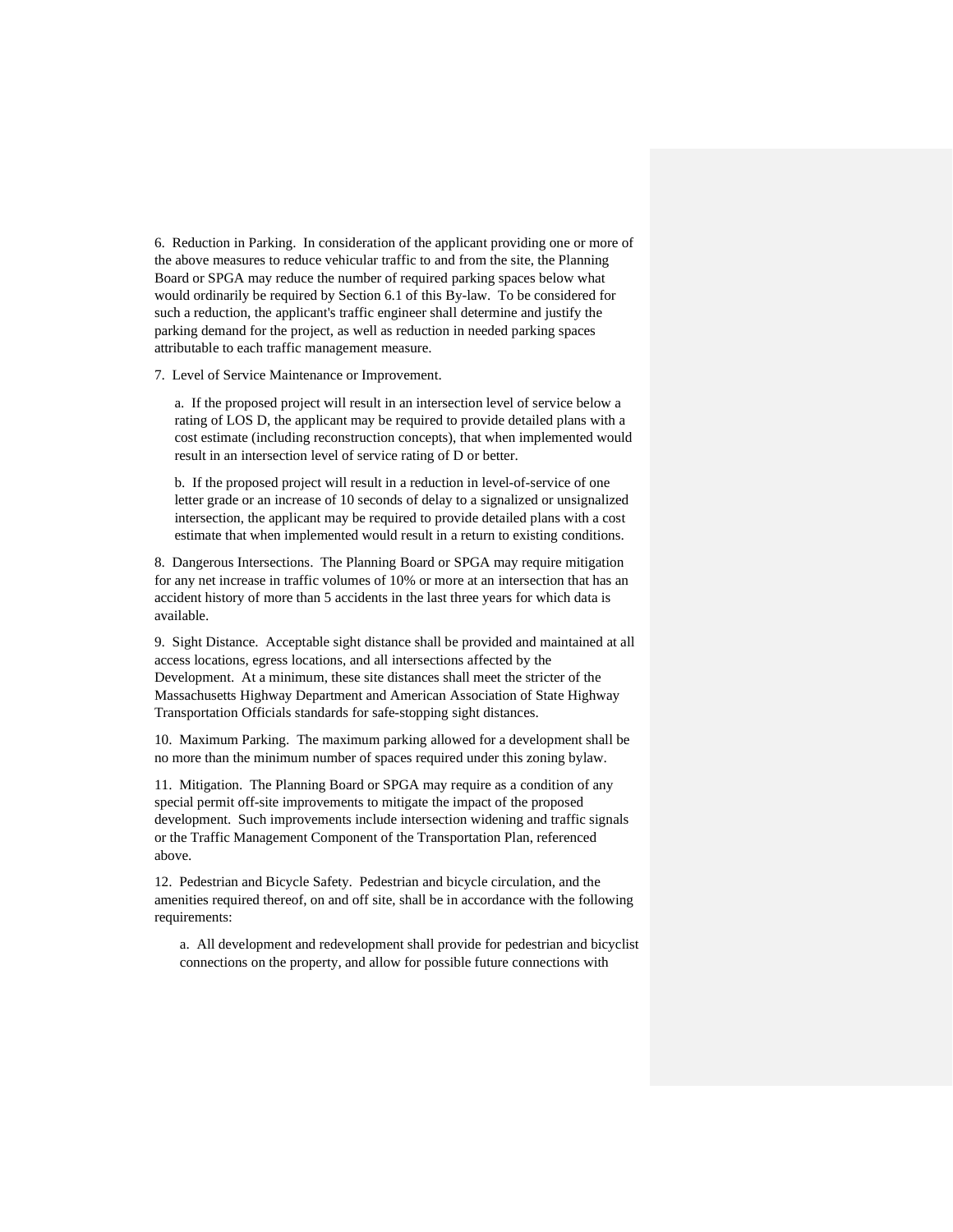adjoining properties, where deemed appropriate by the Planning Board or SPGA.

b. Pedestrian access shall connect to all building entrances with further connections to local pedestrian arteries.

c. All road and intersection widening and new traffic signals or modification of existing traffic signals required as part of a Development or Redevelopment shall include appropriate bicycle and pedestrian accommodation.

d. The Planning Board or SPGA may require proposed development and redevelopment to provide sufficient rights-of-way on their properties to accommodate expected needs for bicycle and pedestrian use.

e. Sidewalks, crosswalks, walkways, bike racks or other pedestrian access shall be provided to allow access to adjacent properties and between individual businesses within a development.

f. If the property abuts a public bikeway/ right-of-way, a paved access route to the bikeway may be required.

13. Location of Parking Areas. Where feasible, the Planning Board or SPGA may require parking areas to be located to the side or behind buildings so as to provide an appropriate setting for the building within the context of the site and neighborhood and allow parking areas to be shared with adjacent businesses. The Planning Board or SPGA may require alternative studies of parking area layouts. Except where physical constraints, site configuration, or safety considerations preclude strict compliance, all parking must be accessible by driveways to the parking areas of adjacent nonresidential uses and land zoned for nonresidential uses.

14. Parking in Required Front Setback. The Planning Board or SPGA may prohibit parking within the required front setback.

15. Traffic Calming Features. Traffic calming measures such as crosswalks, bike lanes, rumble strips and landscaped islands may be required.

**6.3.9Aesthetic Standards**. The location, size and design, building materials, and operating characteristics of the proposed development shall be compatible with and will not adversely affect the livability or appropriate development of abutting properties, with natural and built environment in the area and the surrounding neighborhood.

1. Views. Existing scenic viewsheds shall be preserved or enhanced by the proposed development.

2. Compatibility with Neighborhood. The location, size and design, building materials, and operating characteristics of the proposed development shall be compatible with and will not adversely affect the livability or appropriate development of abutting properties, with natural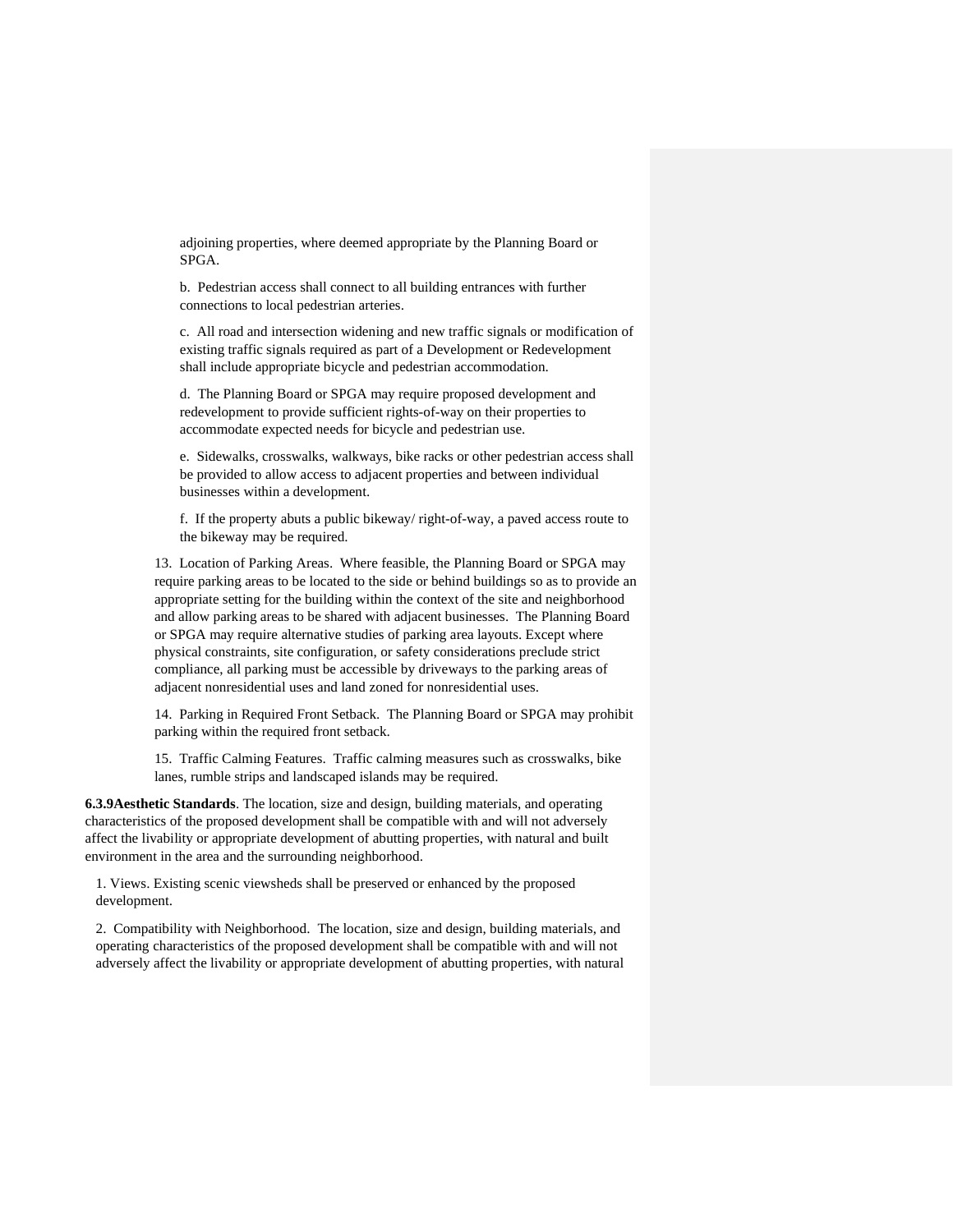and built environment in the area and the surrounding neighborhood, with consideration to be given to the following:

a. harmony in scale, bulk, massing, and density;

b. consistency with the goals and objectives of the Master Plan and with any other plan that has been adopted by the Town.

## **6.3.10 Landscaping, Walls, and Fences**

1. Purpose. This Section is intended to ensure that the proposed development shall, through green infrastructure landscaping practices using vegetation, soils, and natural features: reduce runoff and treat stormwater at its source, promote groundwater recharge, protect water and air quality, provide shade and cooling with canopy trees and plantings to mitigate urban heat island effect, and provide landscape amenities that contribute to human and environmental health. Landscaping shall screen negative impacts from public and private views, shall avoid and/or minimize clearing of trees and mature vegetation, and minimize soil removal and grade change. Proposed landscaping shall require adaptive and drought-tolerant species and prohibit invasive plants. Plantings shall be laid out in informal drifts rather than formal rows and shall undulate with site topography. Planting of native trees, shrubs, and other plants is required in disturbed areas intended for natural re-growth. Site plans must conform with stormwater requirements in General Bylaws.

2. Street Trees. Street trees are shade trees located along a Road and/or Street. Where existing street trees are more than 50' apart on average or do not exist along a Street or Road, the Applicant shall plant street trees. Street Trees shall be placed in a linear fashion along the Right-of-Way or way boundary, at a maximum spacing of 40' on center. Where the character of the site is predominantly wooded or pastoral, the Applicant may cluster trees informally along the lot line, with a maximum of 75' between clusters of three or more trees.

3. Fencing. Fencing up to six (6') feet in height, may be allowed in conjunction with plantings. At least 50% in length of built fences that face a public way shall be softened with plantings. Design and height of such fencing, with accompanying landscaping, shall be subject to the approval of the SPGA or Planning Board.

4. Retaining Walls. Retaining walls shall be constructed to a maximum height of six (6) feet. If site conditions require elevation changes of greater than six (6) feet, retaining walls shall be terraced and landscaped. Any retaining wall greater than 36 inches in height shall be designed by a structural engineer. The face of any retaining walls visible from residential districts shall be designed with textured or natural stone, solid fieldstone or fieldstone veneer or other similar material. At least 50% in length of built walls that face a public way shall be softened with plantings.

5. Berms. The Planning Board or SPGA may require a berm or berms in appropriate circumstances to promote the goals of this Section.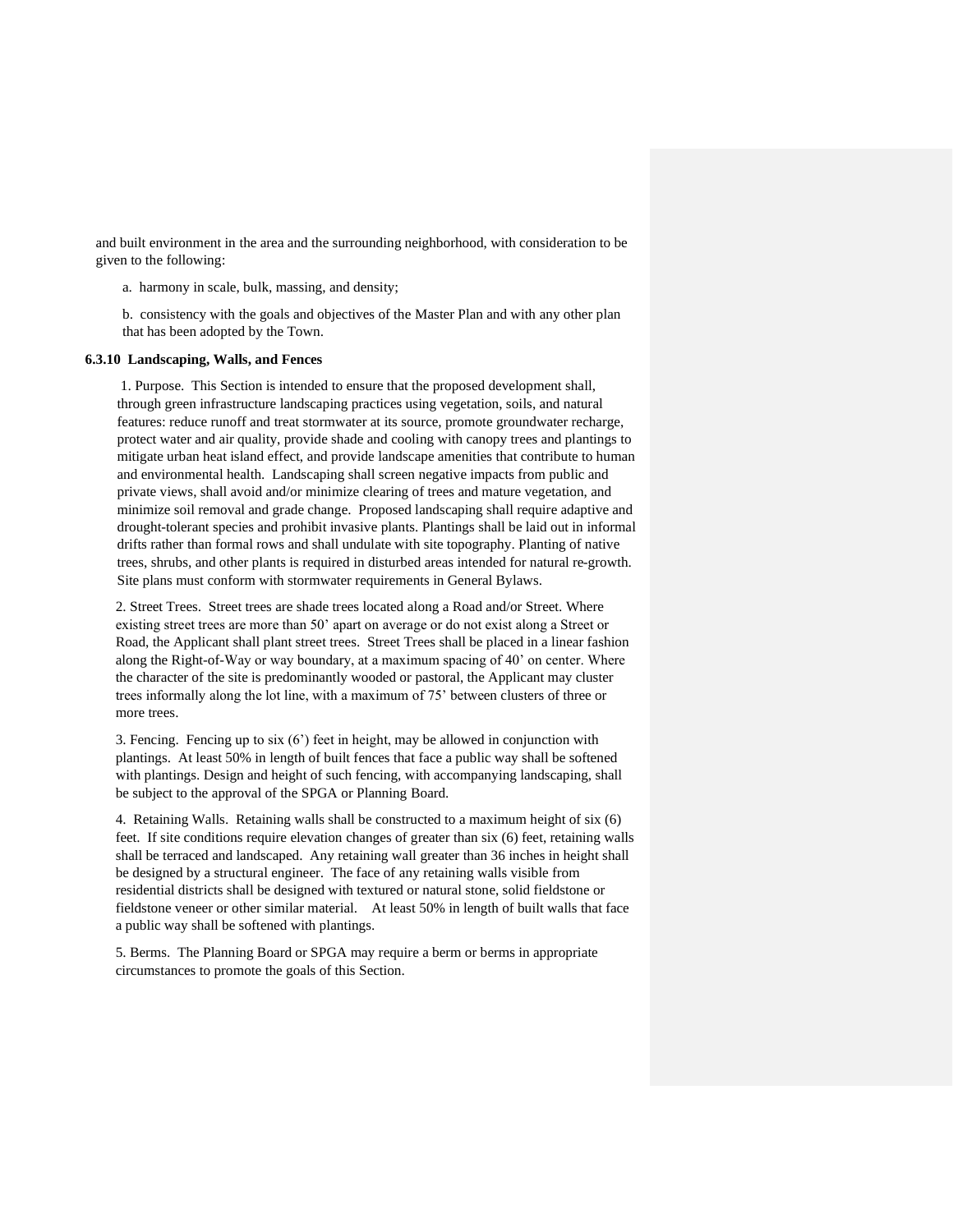6. Unsightly Uses and Areas. Exposed storage areas, refuse disposal facilities, HVAC, machinery, service areas, truck loading areas, utility buildings and structures and other unsightly uses shall be screened from view from neighboring properties and streets using dense, hardy evergreen plantings, or earthen berms, or wall or tight fence complemented by evergreen plantings.

7. Maintenance. All landscaping features, structures and areas required for buffering or screening shall be properly maintained. Dead shrubs or trees shall be replaced within one growing season as a condition of approval. Green infrastructure systems shall be inspected and maintained to preserve stormwater management functions.

8. Waiver. The Planning Board or SPGA, during the course of special permit or site plan review, may waive any provision of this Section, upon a finding that no substantial detriment shall result.

**6.3.11 Utilities; Security; Emergency System Standards.** The proposed development shall be adequately served by public or private utilities, security systems, and emergency systems.

1. Wastewater Treatment and Disposal. The SPGA or Planning Board may require a report from the Board of Health confirming that the proposed site development provides for wastewater treatment and or disposal in a manner that is consistent with regulations of the Commonwealth of Massachusetts and the Board of Health.

2. Water. There shall be sufficient water capacity to meet the flow demands of the proposed use without causing municipal water flow characteristics off-site to fall below the standards adopted by the Town.

3. Site Security. There shall be a certification by the Police Chief that the petitioner has provided a written plan for site security, which plan has been approved by the Police Chief.

4. Underground. All electrical, cable and telecommunications services shall be installed underground.

5. Fire Alarm System. There shall be sufficient municipal fire alarm system capacity to meet the operating requirements of the proposed site development and use under applicable codes, regulations, and statutes enforce by the Fire Chief.

**6.3.12 Fiscal Analysis Standards.** The SPGA or Planning Board shall require a fiscal analysis of the proposed development to determine the long-term benefit and cost to maintain a positive net fiscal position, giving consideration to revenue estimates and actual growth in municipal service costs induced by the proposed development. The long-term social benefit to the Town shall also be taken into consideration in this analysis.

1. The applicant shall provide an analysis of fiscal costs from the development, including increases in marginal costs, assessment of the capacity of existing municipal facilities to serve the new development, and, by order of magnitude, share of capital costs if improvements are needed.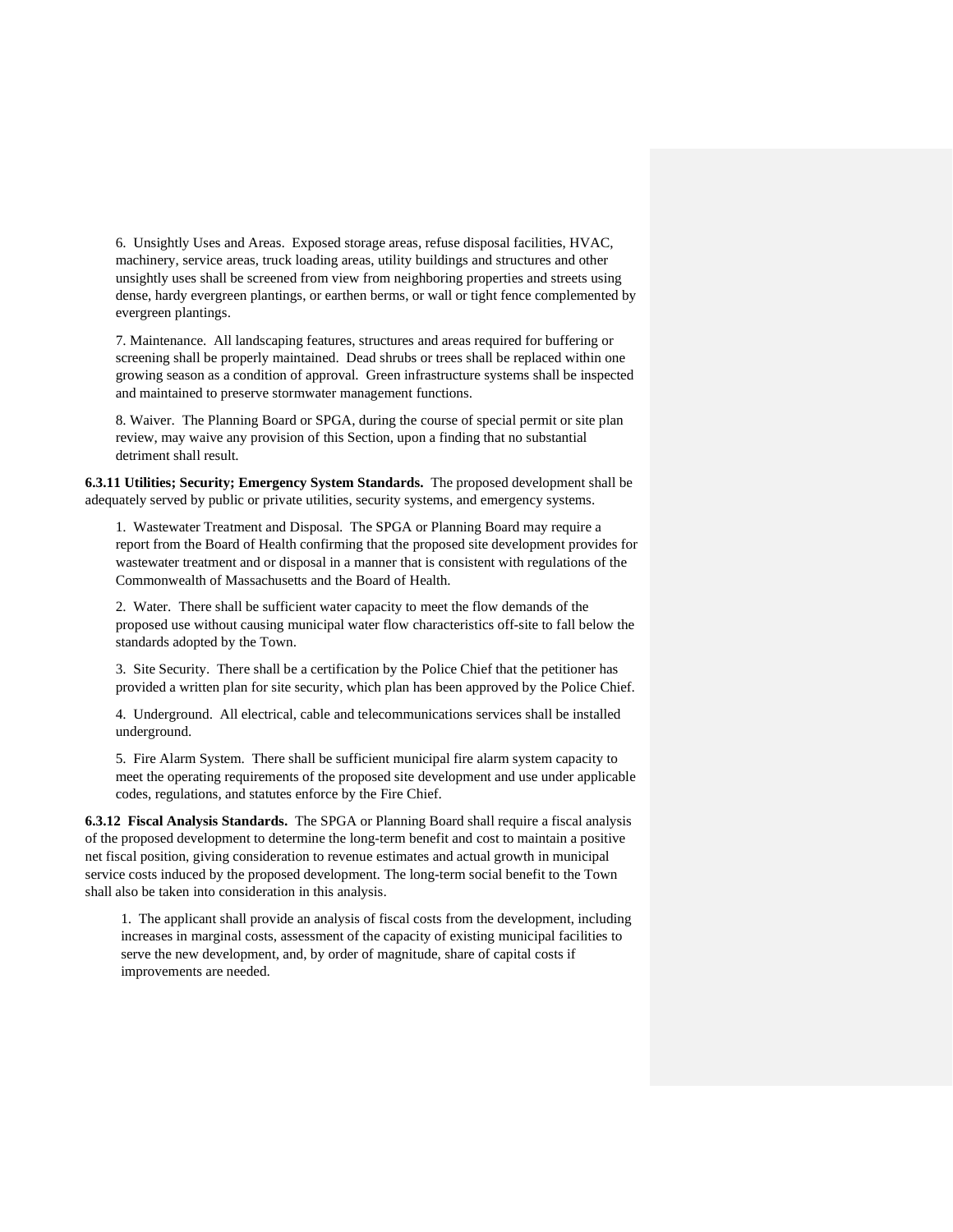2. The applicant shall identify an order of magnitude estimate as to the extent to which this development would generate the additional need for town services including responses from police, fire, EMS, schools and affordable housing.

3. The applicant shall provide an estimate of future real estate tax revenue to be generated by the project based on reasonable estimates of assessed value and current tax rates.

**6.3.13 Waiver of Standards**. The SPGA or Planning Board may, in the course of granting a special permit or site plan approval for nonresidential or multifamily development, waive any of these performance standards where such waiver is not inconsistent with public health and safety, and where such waiver does not derogate from the purposes of this Section because the proposed development will adequately serve the goals and objectives set forth in Section 6.3.1,.

**6.3.14 Enforcement.** The SPGA or Planning Board may ensure compliance with these performance standards at the application stage by requiring evidence of probable compliance, whether by example of similar facilities or by engineering analysis, verified by technical peer review. In addition, the SPGA or Planning Board may require a monitoring program post permit issuance for compliance purposes for a time period as may be specified in the special permit or site plan approval.

### **6.4 Earth Removal and Filling**

## **6.4.1 Purpose:**

Purposes of this bylaw are to regulate earth removal and filling activities associated with land development, promoting responsible site planning practices without preventing the reasonable development of land:

a) Minimize Negative Impacts on the Area. Protect adjoining premises from seriously detrimental uses, including making provisions for stormwater management and surface water drainage, sound and sight buffers, and preservation of views, light, and air;

b) Protect public health, safety, and welfare. Promote the convenience and safety of vehicular and pedestrian movement within the site and on adjacent streets. If applicable, this shall include the location of driveway openings, access by emergency vehicles, the arrangement of parking and loading spaces, and provisions for persons with disabilities; and

c) Be harmonious with the area. Promote land development and site planning practices that are compatible with and reinforce the Town's scenic character and are harmonious with existing natural landforms; and

d) Protect the natural landscape. Ensure that clearing and grading activities will not excessively alter existing landscape, vegetation, water resources, or natural systems.

### **6.4.2 Applicability**:

a. Definitions (for purposes of this Section 6.4):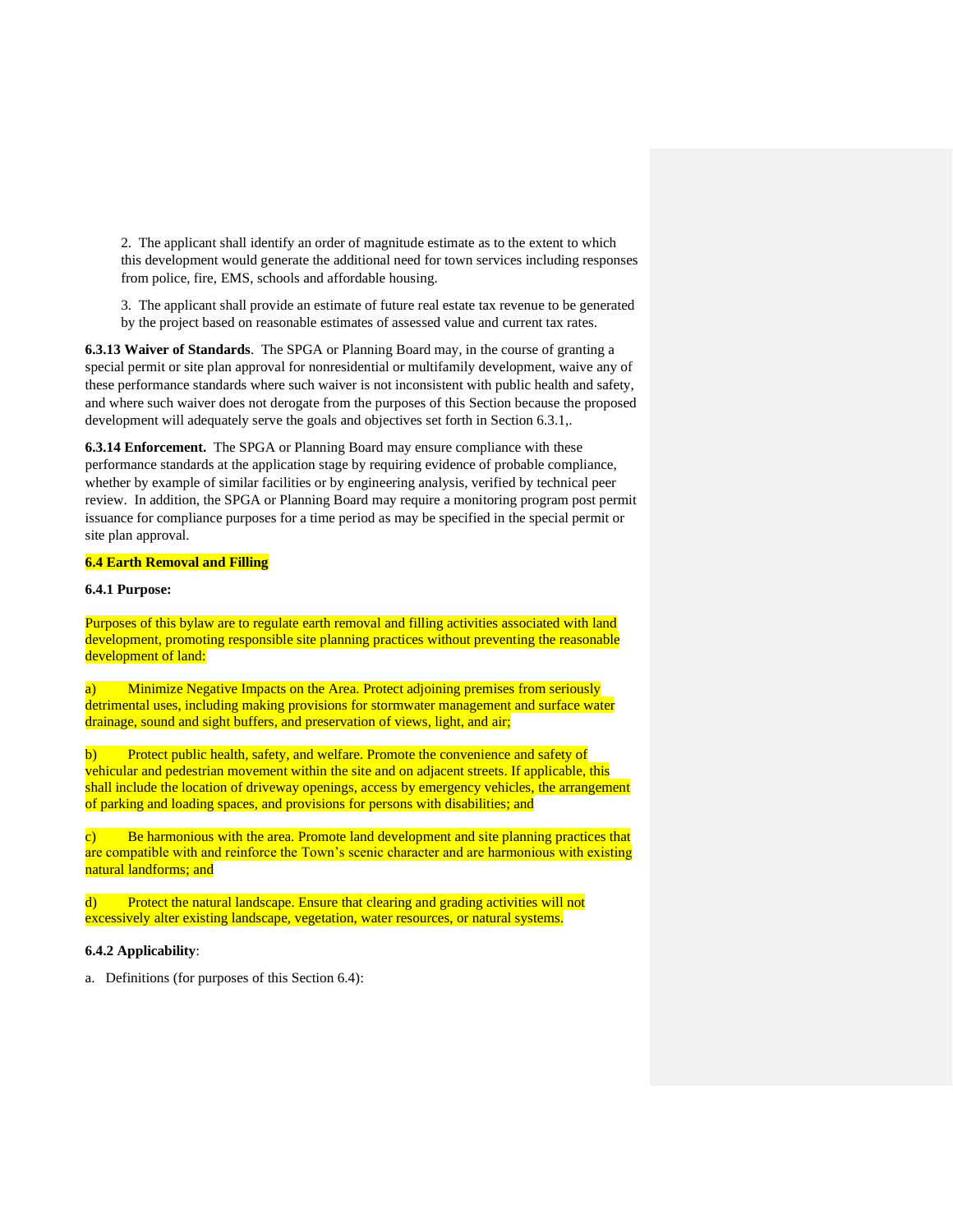Each lot within the Single Residence Districts A, B, C, and E, and Residence District D, consists of two parts. One part [the "Setback Area"] is that portion of the lot from its exterior boundaries to the lines delimiting its minimum front, side and rear building setbacks as prescribed by Section 5.4. The other part [the "Interior Area"] is the rest of the lot. That portion of the Setback Area of a lot between the lines delimiting its minimum side building setbacks from its front exterior boundaries to the line delimiting its minimum front building setback, all as so prescribed, is the "Central Front Setback Area"; and the remaining portion of the Setback Area is the "Side/Rear Setback Area".

"Green Activities" means planting, trimming, harvesting, additions, subtractions or other changes of, in or to the trees, shrubs, grass, plants, vegetation or other non-nuisance agricultural, horticultural, floricultural or silvicultural products. Without limitation of the generality of the foregoing, "Green Activities" include the annual addition of up to twelve (12) inches of soil or other material to any area.

"Ledge" means a boulder or rock formation, whether or not cracked or broken into contiguous pieces, (1) which has a volume of three (3) or more cubic yards, or (2) the removal of all or any part of which, in the opinion of the Building Inspector or as proposed by the lot owner, normally would involve either blasting or hoe-ramming. Such Ledge is an exposed ledge if its uncovered surface area is fifty (50) or more square feet.

"Authorized Structures/Drives Activities" means construction, maintenance or other changes (A) within the layout of any street, or sidelines of any easement for any common driveway on which the lot has frontage, or (B) under the Subdivision Rules and Regulations or this Zoning By-Law within the footprint of buildings and other structures, and sidelines of driveways and turnarounds, authorized (with specific reference to any ledge removal permitted) by either the Planning Board or the Zoning Board of Appeals or (C) within the footprint of a residential building, provided that any excavation does not exceed a depth of fifteen (15)feet from the pre-construction grade and is authorized by a building permit issued by the Building Inspector.

"Septic Activities" means construction, maintenance or other changes in a septic system authorized (with specific reference to any ledge removal permitted) after a public hearing by the Board of Health.

"Utilities Activities" means construction, maintenance or other changes in water, gas, sewer, electric, telephone, cable and other utilities installed underground within one or more trenches each not exceeding 4 feet in width (the number and location of such trenches to be as determined by the Planning Board under the Subdivision Rules and Regulations, otherwise by the Building Inspector) extending (a) from the front exterior boundary of the lot through the Center Front Setback Area to structures within the Interior Area, and/or (b) between structures within the lot.

b. General: As described in this Section 6.16.2, and except for certain de minimus or excluded activities, a special permit is required from the Planning Board for certain ledge removal and/or other topographical changes or disturbances within the Setback Area or (different criteria) the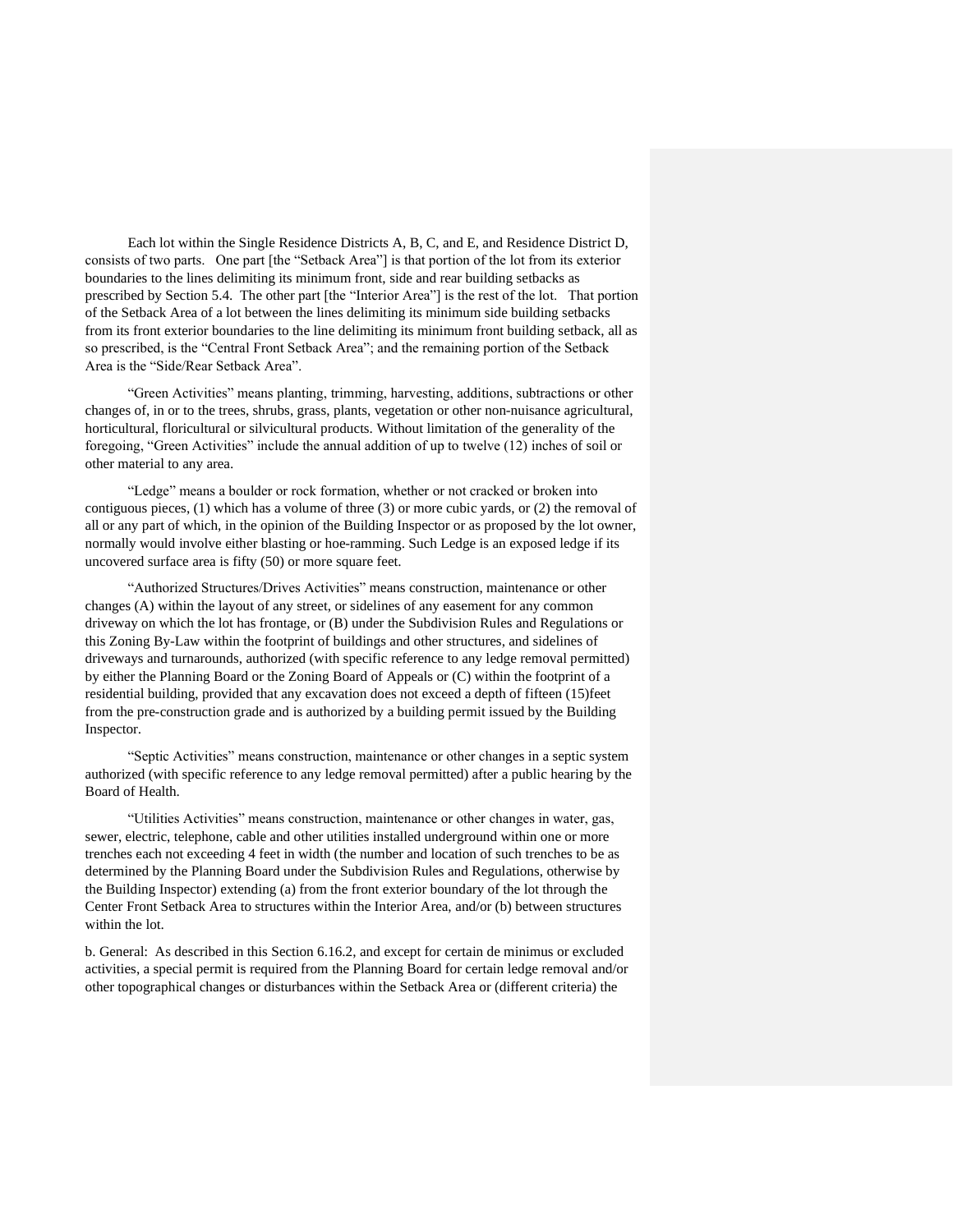Interior Area of a lot in the residential zoning districts [Single Residence Districts A, B, C, and E, and Residence District D].

c. Exclusions: No such special permit under this Section 6.12 is required for any or all of the following (collectively, the "Excluded Activities"):

- (i) Authorized Structures/Drives Activities; and/or
- (ii) Septic Activities; and/or
- (iii) Utilities Activities; and/or
- (iv) Green Activities.

d. Setback Area Special Permits: Topographical changes (other than Excluded Activities) within the Setback Area for any lot in Single Residence Districts A, B, C, and E, and in Residence District D, may not be made without a special permit from the Planning Board if such changes:

(1) Involve within the Setback Area removal of either any portion of any pre-construction exposed ledges or more than 5 feet vertically or horizontally of other ledges; and/or

(2) Result in a change in elevation (from the pre-construction elevation) of more than 5 feet at any point (otherwise than within the footprint of any structure) within the Setback Area; and/or

(3) Result in the excavation, deposit or removal of more than 20 cubic yards of earth, clay, sand, gravel and rock within the Setback Area, whether or not any such material so excavated, deposited or removed is relocated elsewhere either within the Setback Area or the lot; and/or

(4) Disturb more than 10% of the Setback Area.

e. Interior Area Special Permits: Topographical changes (other than Excluded Activities) within the Interior Area for any lot in Single Residence Districts A, B, C, and E, and in Residence District D, may not be made without a special permit from the Planning Board (in addition to any Earth Removal Permit which may be required under Article XII of the Town's General By-Law) if such changes:

(1) Involve within the Interior Area removal of any portion of any pre-construction exposed ledges; and/or

(2) Result in a change in elevation (from the pre-construction elevation) of more than 10 feet at any point (otherwise than within the footprint of any structure) within the Interior Area; and/or

(3) Result in the excavation, deposit or removal of more than 100 cubic yards of earth, clay, sand, gravel and rock within the Interior Area, whether or not any such material so excavated, deposited or removed is relocated elsewhere either within the Interior Area or the lot; and/or